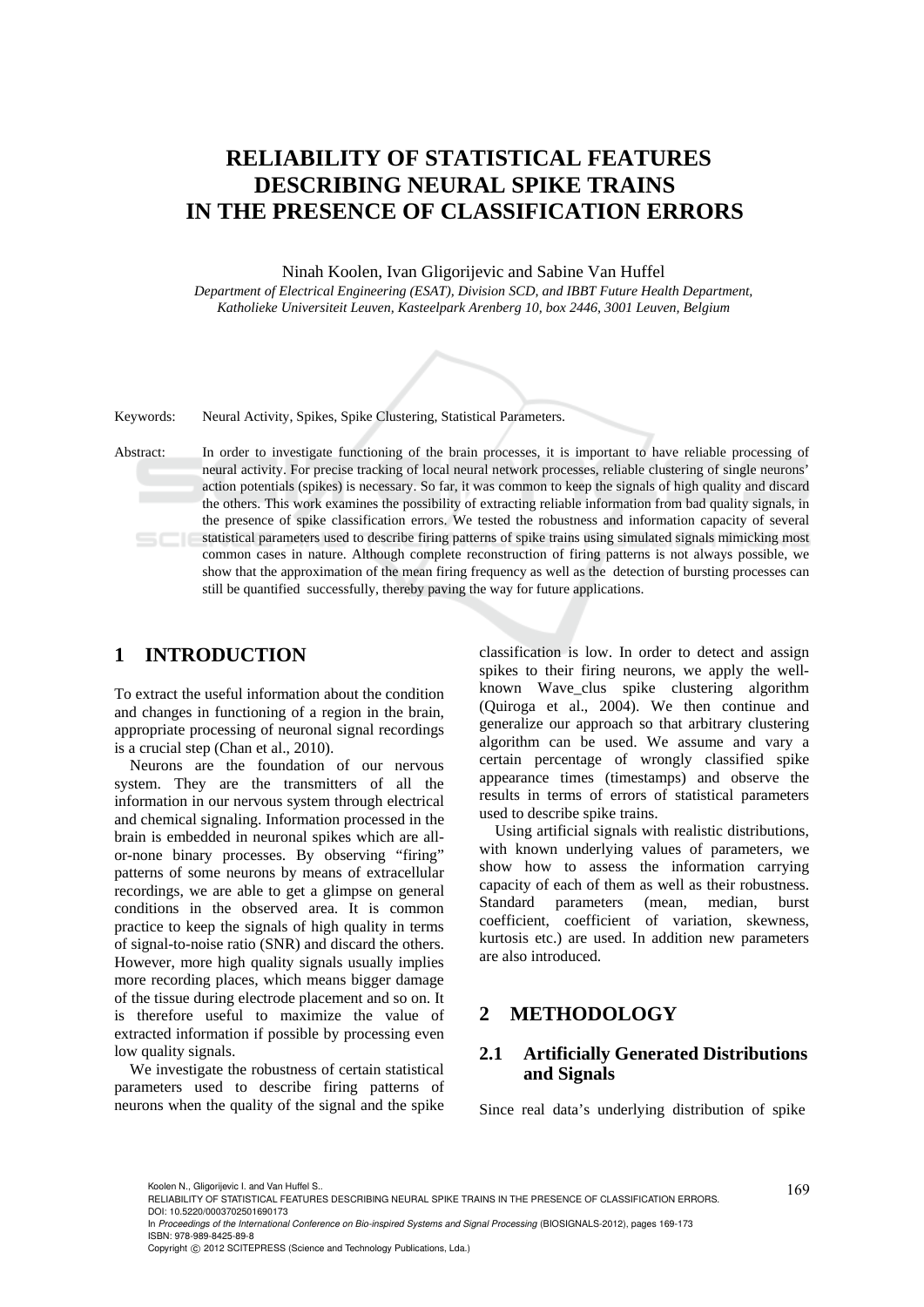timestamps is unknown, artificially generated signals were used in this study. These served as input to the clustering algorithm and for later statistical parameter estimation. In this way, the true values of parameters describing the underlying distribution can be compared to those obtained after detection and clustering.

We used spike shapes obtained from real recordings, some of them available on the internet (Rutishauser, 2011) and some obtained from IMEC - Belgium recordings. Some examples used in this research are shown in Figure 1.



Matlab was used to generate normally and Poisson distributed timestamps. These are reported to be realistic models to describe the firing pattern of a neuron (e.g. Dayan and Abbott, 2005). Also, a simulated distribution of a firing pattern containing bursts (fast consecutive neural firing) was created. A neuron is bursting if it is firing consecutive spikes with very small intermediate break intervals (< 3 ms). Signals are created by adding spikes whenever indicated by created timestamps. Noise is also added to form a realistic artificial neuronal signal. This noise is a mixture of white noise and background noise. The latter consists of a large number of randomly selected and scaled waveforms which were added to mimic far away neurons (Rutishauser et al., 2006). The SNR is differed among those artificial signals (calculated as in formula 1 with *n* the number of samples of a selected spike). To create different low quality signals, this random noise trace can be rescaled to obtain signals with a pre-specified SNR. Overall, around 120 signals were used in this study.

$$
SNR = \frac{\text{signal power}}{\text{noise power}} = \frac{\sqrt{\sum_{i=1}^{n} x_i^2}}{\sqrt{n^* (\text{std}(noise))^2}}
$$
(1)

A more general and computationally faster procedure avoiding the need for the clustering is also applied. This procedure simulates classification errors by mixing timestamps of multiple spike trains. A certain percentage of these timestamps, imposed by the user, is correctly classified; accordingly, misclassified (assigned to a wrong cluster)

timestamps are added as well. In addition, a certain percentage of timestamps is left undetected to imitate the realistic case, where some spikes evade detection because of low SNR. The computational gain is achieved by mimicking the clustering results without applying the actual procedure. After assigning timestamps to clusters, robustness of parameters is tested.

## **2.2 Robustness of Parameters in the Presence of Classification Errors**

Reported values of statistical features for neuronal clusters, like mean firing frequency or coefficient of variation are often taken for granted. However, one should be aware of deviations caused by clustering errors. Figure 2 shows one example of a cluster associated with a single neuron. It is obvious that variations around the mean spike shape are large, indicating a possible mixture of more spike shapes.



Figure 2: Example of bad classification (clustering) of spikes.

#### **2.3 Statistical Parameters**

Statistical parameters are introduced to describe the firing patterns of neurons, often observed through the so called interspike interval histogram (ISIH). This is a distribution of the observed time intervals between successive spikes collected in bins of fixed width.

Standard parameters are used to compare different models. They are applied to describe individual clusters. **Mean** corresponds to the average interspike interval (ISI), whereas the **median** is the middle value of a finite ordered list of these ISIs. **Skewness**  and **kurtosis** are also used, which are measurements for the asymmetry and the peakiness of the ISIH respectively (NIST, 2010). **Coefficient of variation CV** and **spiking randomness** (Kostal et al., 2007) are also included in the study.  $C_V$  is the ratio of the standard deviation divided by the mean, and represents spiking variability. Spiking randomness is a mathematical measure based on the entropy in the signal. Roughly speaking, this entropy increases with the larger variability of different ISIs and with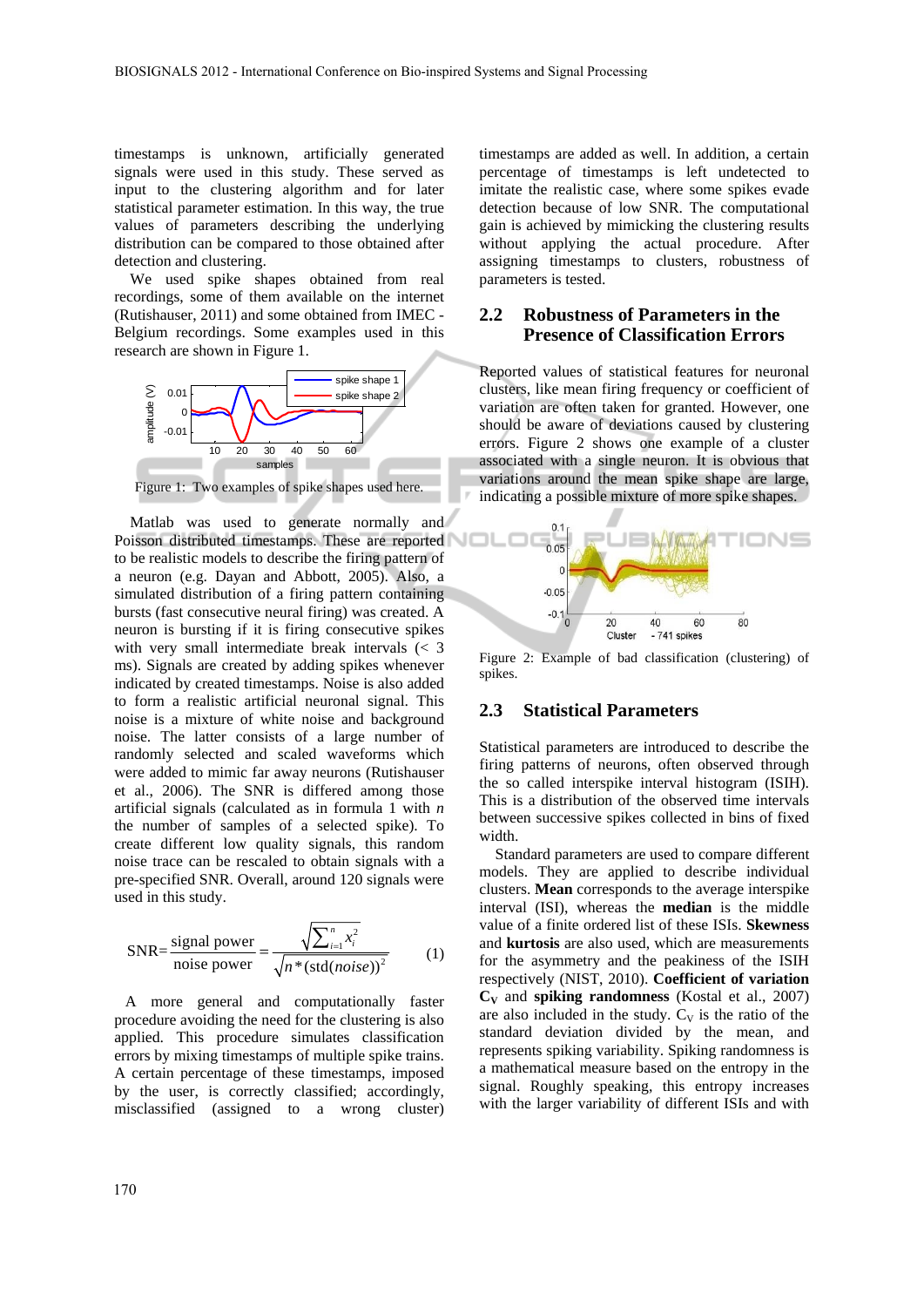more freedom in the serial ordering of the ISIs in the spike train (Kostal et al., 2007).

To detect bursting activity, some new parameters are included as well (Gligorijevic et al., 2010). Pause index is the ratio of the number of ISIs longer than 50 ms over the number of ISIs shorter than 50 ms, whereas the **pause\_ratio** is similarly defined using instead the sum of these interval lengths to calculate the ratio. **Mod\_burst** is the ratio of the number of ISIs less than 10 ms to the ISIs longer than 10 ms. Finally, to quantify fast activity yet formally not bursting, we define the "**Percentage window > 5 spikes**" as the percentage of fixed windows (here 100 ms is used) in which at least 5 spikes appear.

### **2.4 Calculation of Errors**

We can compare values and errors of specified parameters at three different moments of the spike train analysis based on the following three models:

- Continuous underlying distribution.
- Sampled distribution after taking values conforming to the continuous distribution for the interspike intervals (Figure 3a).
- Distribution after clustering (Figure 3b).

We extracted the described parameters from the computed ISIHs. These parameters assist us in describing the firing model of a neuron.

To compare the three different models, the errors on used statistical features have to be calculated. For example, the error between the mean of the sampled distribution and the distribution after clustering is calculated as in formula 2. The error shows how this value deviates after clustering compared to the one before. This deviation error could therefore be larger than 100% in contrast to the classification errors, which could potentially reach up to 100% (when all the spikes are assigned to the wrong cluster).

$$
error (%) = \left| \frac{mean_{clustered} - mean_{sampled}}{mean_{sampled}} \right| * 100
$$
 (2)

The behaviour of the parameters is examined for different distributions and different SNRs in the sense of their robustness (to errors) and information that they carry. Also, after clustering, some of the spikes are not detected by the algorithm, which can be observed as peaks on multiples of mean firing frequency (Figure 3b).



Figure 3: (a) Sampled normal distribution provides ISIs for generation of the artificial neuronal signal. (b) ISIH after clustering (using a spike sorting algorithm).

## **2.5 Overclustering**

Sometimes the clustering outcome provides clusters with similar shapes and it remains unknown if it is a result of "overclustering" of a single neuron activity. To investigate this case and its reflection on values of parameters, the following approach was adopted. Two distributions of interspike intervals can be compared after splitting the underlying distribution. More specific, a certain percentage of the total of ISIs constructing the underlying distribution is assigned to one cluster. The second cluster consists of the remaining ISIs of the same underlying distribution. It was investigated if these separate clusters have similar enough values for certain parameters. If so, this could indicate the need to merge them.

## **3 RESULTS AND DISCUSSION**

#### **3.1 Parameter Estimation**

The goal we set was to investigate statistical parameters and their information capacity for 'low' quality clusters. More than 120 signals were examined with different timestamp distributions, different low SNRs and different spike shapes. The median was found to be a better feature to approximate the mean frequency of the underlying distribution than the extracted mean of the reconstructed distribution after clustering. Indeed, the calculated errors between the values of the median describing the two sampled models - before and after clustering - are in all of our simulations smaller compared to the errors of the mean. These errors reduce when the SNR increases, so the estimation of the mean firing frequency becomes better. An example is shown in Figure 4 for signals with different low SNRs.

 $C_V$  parameter was found to be informative and reasonably accurate (some examples in Table 1).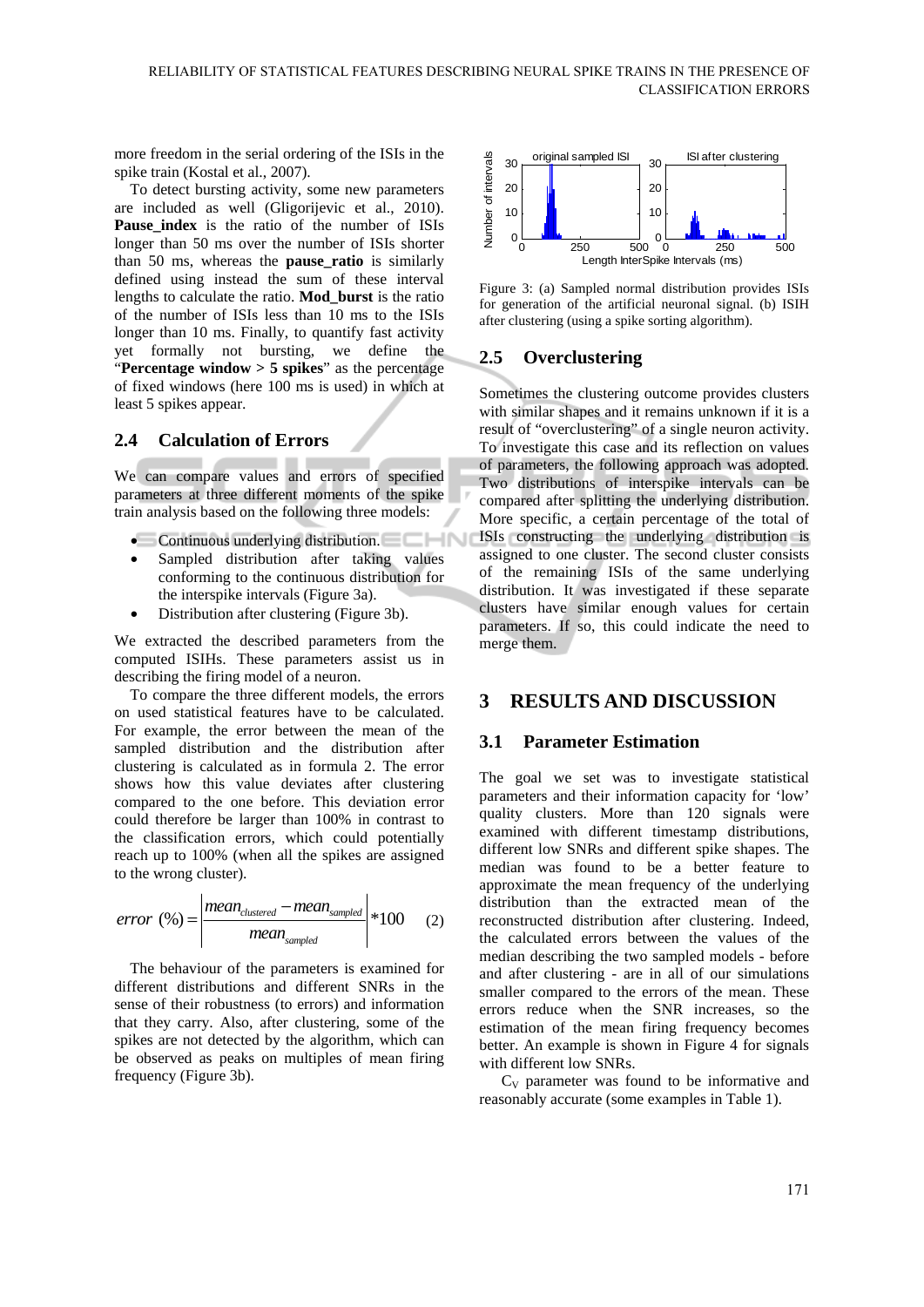

Figure 4: Error mean versus error median for signals with different low SNRs.

 $C_V$ >1 was reported as an indicator for bursting activity (Kostal et al., 2007). In our simulations this feature has higher values for signals with bursts, approximating 1 or higher after clustering substantiating this claim. As a consequence of low SNR many spikes are not detected, hence the change of the standard deviation and mean will lead to the large deviations of the Cv. Nevertheless, it has informative capacity indicating main features of distribution (Table 1).

Table 1: Example of two normal distributions (with and without bursts) corresponding to the two active neurons recorded in one signal.  $C_V$  is calculated for two models before and after clustering. The second column is a repeated simulation with other values for the means of the underlying distributions.

| Mean $(ms)$   | 83,33<br>$+$ bursts | 125,00 | $75,00+$<br>bursts | 133,33 |
|---------------|---------------------|--------|--------------------|--------|
| Std (ms)      | 12.50               | 20.00  | 12.50              | 20.00  |
| Cv, before_cl | 0.60                | 0.17   | 0.45               | 0.15   |
| Cv, after cl  | 1.63                | 0.52   | 1.86               | 0.53   |

Spiking randomness indicates the variety of spiking patterns. However, it showed large and unpredictable errors, indicating little practical usefulness. The mean error was  $401,67$  ( $\pm 403,22$ ) %.

Table 2: Examples of two normal timestamp distributions (with and without bursts), selected for generating an artificial signal. Bursting parameters are calculated for two models - before (b\_cl) and after clustering (a\_cl).

| Mean $(ms)$        | 100<br>$+$ bursts | 108,33 | $91.67 +$<br>bursts | 116,67 |
|--------------------|-------------------|--------|---------------------|--------|
| Std (ms)           | 12,50             | 20,00  | 12,50               | 20,00  |
| Mod burst, b cl    | 0.31              | 0.00   | 0.22                | 0.00   |
| Mod burst, a cl    | 0.29              | 0.02   | 0,22                | 0.02   |
| Pause_index, b_cl  | 2.74              | 249.00 | 3,60                | 249.0  |
| Pause index a cl   | 2,22              | 13,93  | 2,57                | 10,79  |
| Pause_ratio, b_cl  | 51,57             | 709,15 | 42.41               | 637,4  |
| Pause ratio, a cl  | 27,04             | 79,18  | 21,88               | 55,57  |
| Perc>5spikes, b_cl | 3,96              | 0.00   | 3,30                | 0.00   |
| Perc>5spikes, a_cl | 3.30              | 0.00   | 2,82                | 0.00   |

Burst parameters can reveal the presence or absence of bursts (Table 2). In this case both features mod\_burst and `percentage window > 5 spikes' are larger than zero. On the other hand, the values for pause ratio and pause index are smaller than those values for signals without bursts. If all these conditions are true, even modest bursting activity of a neuron is always detected in our simulations.

### **3.2 Overclustering**

The mean and median proved to be significantly different for the two clusters. Many missing timestamps resulted in longer interspike intervals (Figure 5), hence higher values for mean and median compared to those of the underlying distribution.



Figure 5: Two overlaid ISIHs, originally assumed as belonging to different clusters but having the same underlying distribution; dominant peaks matching almost perfectly.

Although not accurate in cases of individual clusters, skewness and kurtosis proved to be good indicators of overclustering. Values for the two clusters are similar (example in Table 3), with respectively differences of 15,61% and 18,98%. As a comparison, these differences are at least twice as large in cases of different distributions.

Fitting the ISIHs with analytical functions after clustering could be another condition to decide if the two clusters should be merged.

Table 3: To simulate overclustering, one original normal distribution (orig distr) is randomly split up into two clusters. A certain percentage of timestamps is assigned to the first cluster and the other timestamps to the second cluster. Values for skewness and kurtosis are calculated and compared. Two examples are given.

| Mean $(Std)$ $(ms)$    | 66,67 (12.5) |      | 66.67 (12.5) |      |
|------------------------|--------------|------|--------------|------|
| % cluster 1/ cluster 2 | 70           | 36   | 80           | 20   |
| skewness, orig_distr   | 0.09         |      | 0.09         |      |
| skewness, after_cl     | 2.17         | 1.81 | 2.24         | 2.02 |
| kurtosis, orig_distr   | 3.19         |      | 3.19         |      |
| kurtosis, after_cl     | 9.12         | 7.43 | 9.38         | 9 97 |